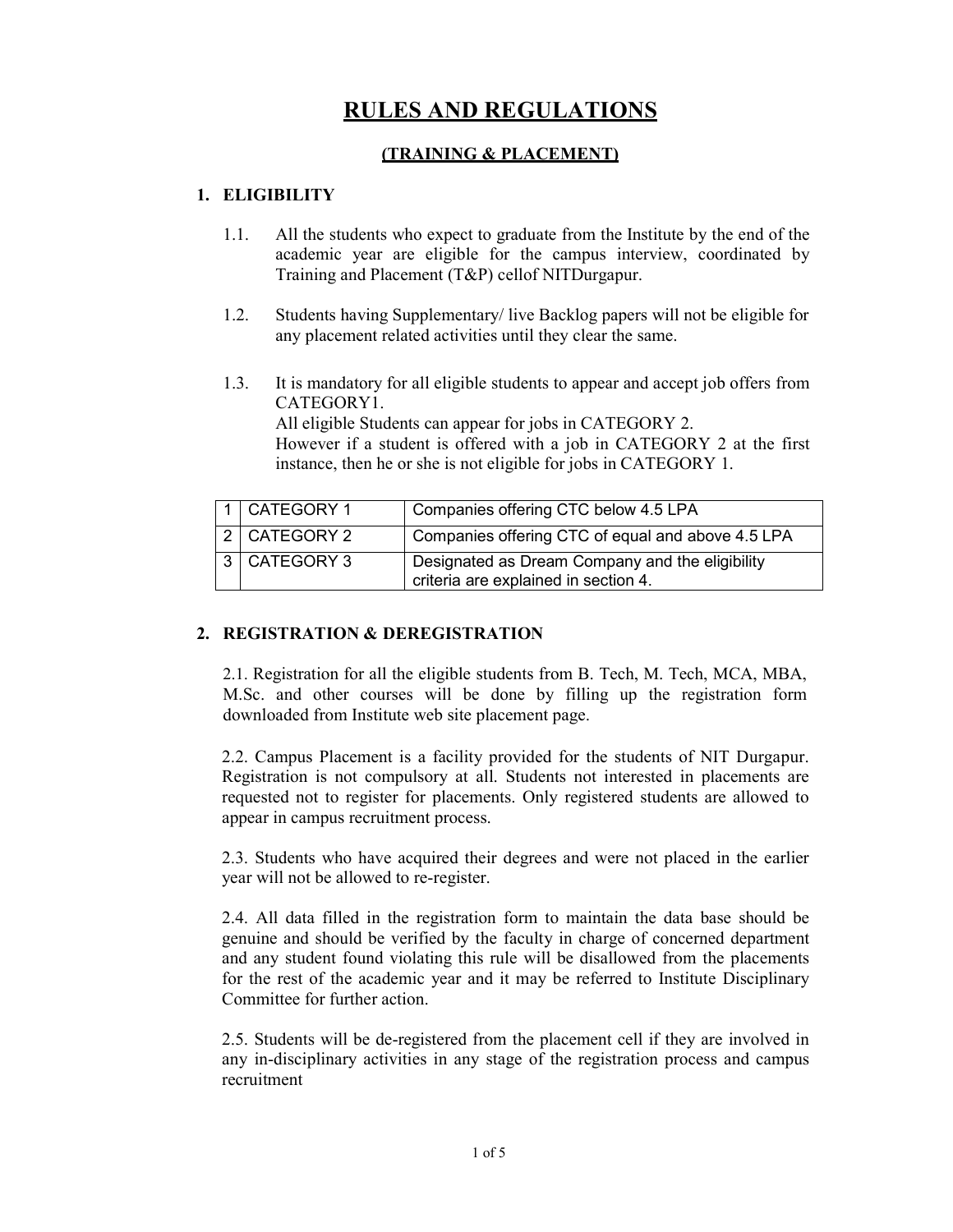#### **3. PLACEMENT PROCESS**

3.1. After notification, the student has to express his/her willingness for appearing in the online/ virtual/ on campus/ off–campus recruitment process for a particular company. If a student does not appear in that company even after expressing willingness, then she/he will not be allowed for any further placements process for the rest of the academic year.

3.2. It is the responsibility of the student to check announcements/notices/updated information/shortlisted names etc. in the notice-boards of the Training & Placement Cell/ Placement webpage at the Institute website.

3.3. Students must bring their identity cards with them whenever they go through a placement process.

3.4. Students are expected to be in time as per the announcements. Late comers for any of the interview process will not be allowed to appear for the selection process.

3.5. Student who will be shortlisted for one placement process is bound to go through the entire selection process unless rejected by the corresponding company. Any student who withdraws deliberately in the midst of a selection process will be disallowed from placement for the rest of the academic year.

3.6. Students should maintain discipline and show ethical behaviour in every action they take during the placement process. Any student found violating the discipline rules set by the company or defaming the institute name will be disallowed from the placements for the rest of the academic year

3.7. Students found cheating or misbehaving in the selection process (PPT/ Test/ GD/ Interview) will be disallowed from the placements for the rest of the academic year.

3.8. Students must be formally dressed (usually white shirt, black trouser, tie & black blazer (during winter) whenever they participate in any sort of interaction with a company. Training and Placement office reserves the right to refuse permission to a student to attend the selection process, if their attire is unsatisfactory.

3.9. As the placement process is official, so student shall be eligible for attendance on the placement dates and respective departmental faculty-in-charge should arrange to take attendance for their students. Attendance will be given only for the period of online test/ group discussion/ interview. The Training Placement Representative (TPR) on duty will be given the attendance for the whole day with prior permission.

3.10. If there are two companies for the placement on the same day, students have to give their consent for anyone.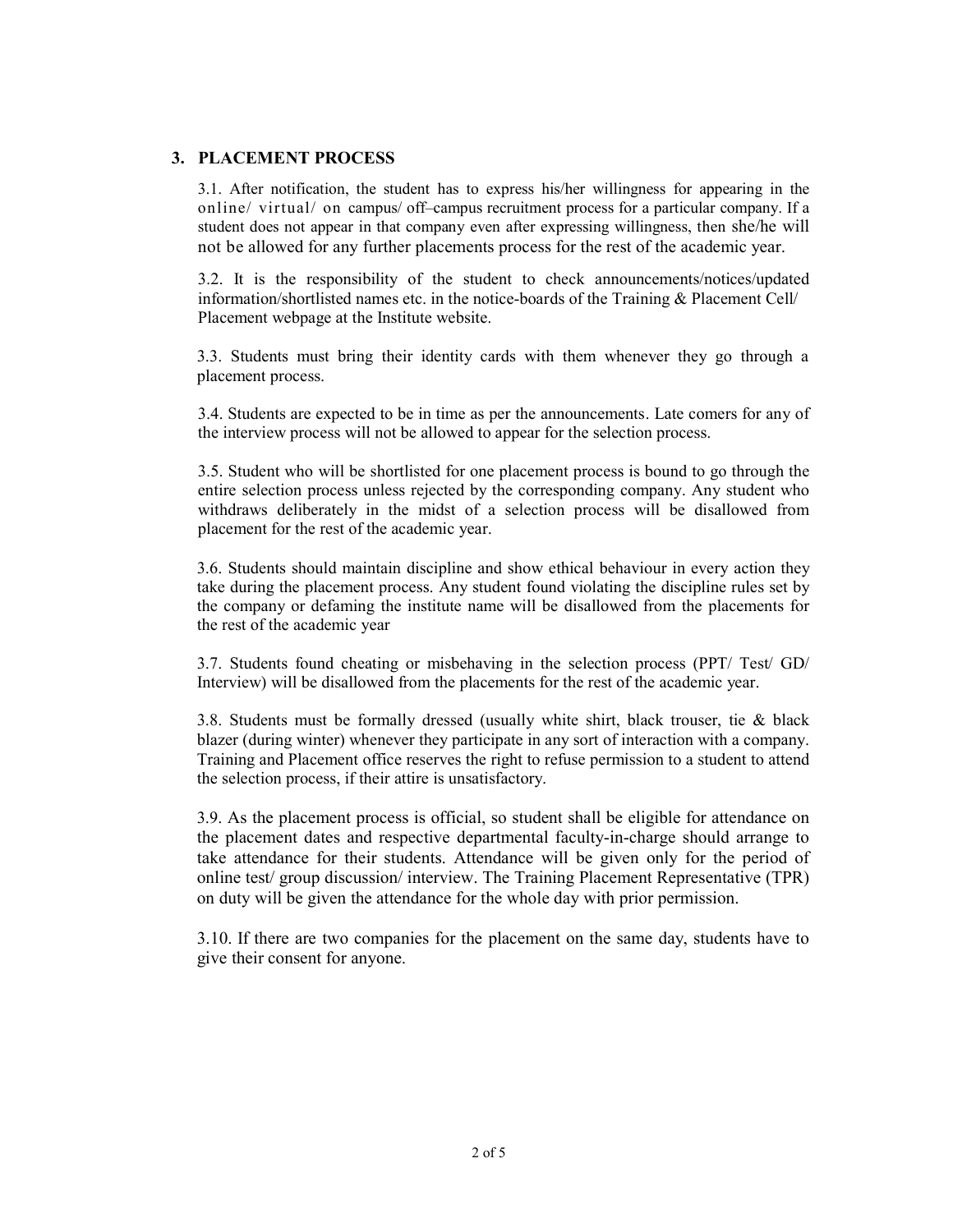#### **4. DREAM COMPANY OPTION :**

- 4.1 The option of "DREAM" will be open for students of a department only when **75% placements for that department is achieved.**
- 4.2 A company with CTC more than or equal to 12.5 LPA and PSU can be given the status of Dream.
- 4.3 Any deviation from this policy under extraordinary circumstances will be dealt on the discretion of the Training and Placement Cell.
- 4.4 If a company is given the status of dream company for a particular department then Eligible students of that department even with one job offer in CATEGORY 2 will be allowed to sit for this category only if the CTC is more than **1.5 times the CTC already being offered to the student.**

#### **5. PRE-PLACEMENT TALKS (PPT) AND OFFERS**

- 5.1. Notices of the PPT will be displayed on the notice board of T& P Cell of the Institute. Students should occupy the venue 15-mintues before the scheduled start of the ppt.
- 5.2. Students interested in a particular company, must attend its PPT without fail.
- 5.3. Students must clarify details regarding salary break-up, job profile, place of work, bond details etc with the companies during PPT.
- 5.4. If a student receives more than one offer owing to delays in the announcements of results by the companies, the student is bound to accept the job offer whose results are declared earlier.
- 5.5. If the results are declared on the same day, the student may choose from the offers in hand and inform the placement office of his choice, within 24 hrs of announcement of results
- 5.6. In case, students decide not to join the company, they should inform the company in writing in advance. They are also required to submit a copy of that letter to the Placement Office.
- 5.7 All students who will be offered PPO are bound to accept the aforesaid offer and hence all recruitment/placement related activities will be frozen for that student.

**MEDICAL TEST**: The Placement office assumes that every selected student will pass the medical test. If there is a rejection at this stage, the student will be allowed to seek placement through this office again.

**POOL CAMPUS:** Pool campus shall be organized with the prior request of companies and as approved by appropriate authority from time to time. Students enrolling for the pool campus, failing to join the process will be debarred for further placement

For all matters not covered by the above regulations, the Training & Placement Cell will use its discretion to take appropriate decisions.